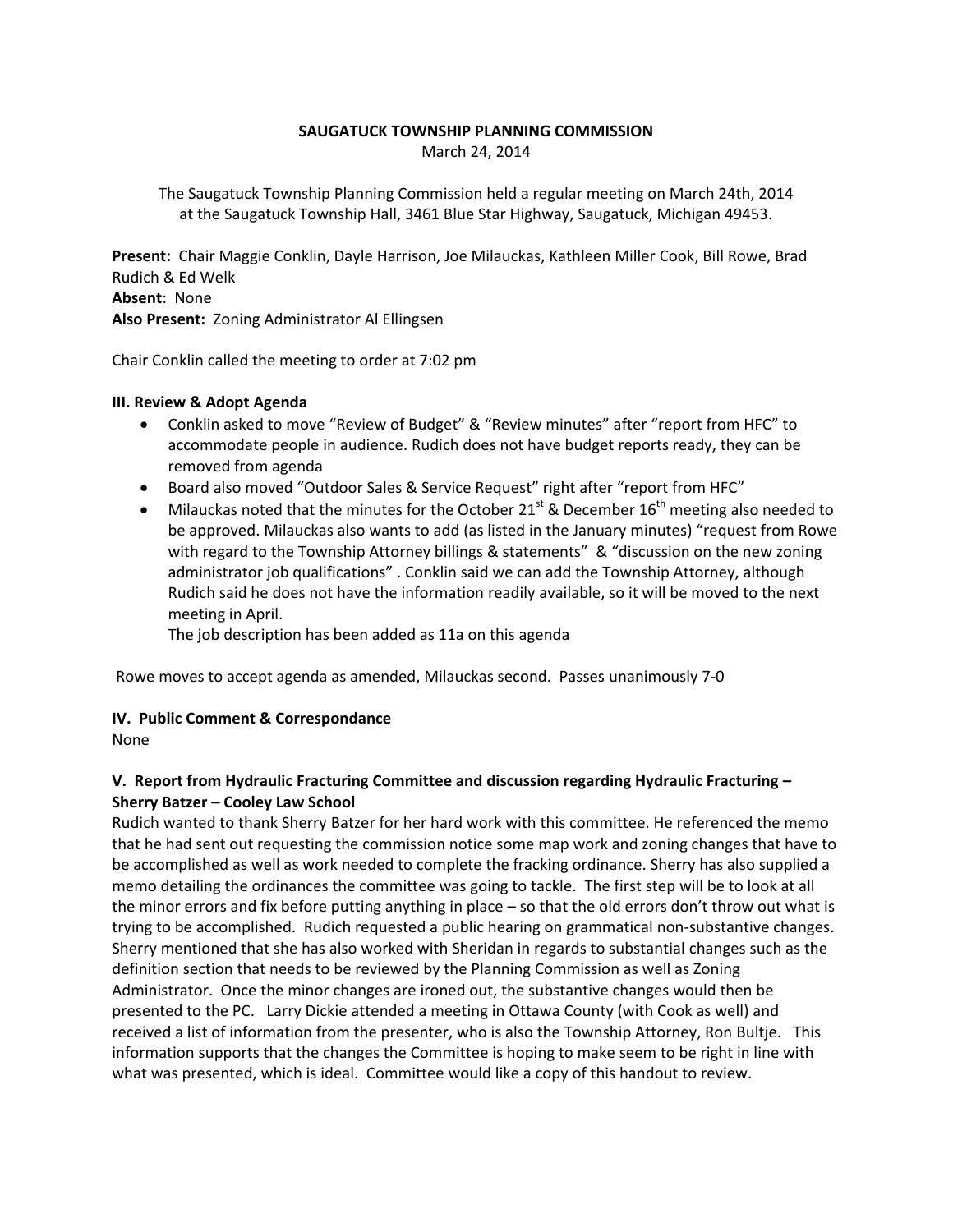# **V. Report from Hydraulic Fracturing Committee and discussion regarding Hydraulic Fracturing – Sherry Batzer – Cooley Law School (continued)**

Commercial Zoning is ideally (the most critical problem) the first section that will be addressed once fundamental changes are updated. Sherry expects the non-substantive and commercial changes to be completed at least a week prior the next meeting in April.

Harrison has read Rudich's letter in regards to the fracking committee's recommendations and he feels that it was not the committee's recommendation but more of Rudich's personal statement because this was not voted on (as Brad was only voting member present at this meeting). There are things in there that Harrison would not agree too as part of the committee's recommendations. Rudich stated it was voted on months before and that this was the course of action to be taken. Harrison went on to say there was discussion in previous PC meetings, regarding to how they should approach this process such as internal zoning, procedural process like setting up guidelines to special approval uses/site plan review or just continue and try to do peripheral things. Harrison says this has not happened yet. Harrison states an example of the problem with #2 in the memo is it's not going to happen (after discussion with road commission). Sherry said that what Harrison says about improving Site Plan Review process in regards to fracking is correct. Sherry also feels calling it a "fracking ordinance" will bring to much negative attention and legal action, she suggests using the ordinances on this list as a way to regulate anyone who would attempt to frack in the township. Instead of saying "no you can't do this" - you are saying "you can do this, but must follow all these steps", which would make this not an ideal place to do fracking and they (people looking to frack) would search elsewhere. Sherry said as a local government you can regulate where fracking takes place, but not necessarily how….Harrison said he is on board with the ordinances, but is concerned that would be final remedy. Cook attended meeting w/Bultje and is very comfortable with what he has presented and didn't see how there are any more corners left to squeeze and committee is being very comprehensive and doesn't see what is left to cover.

Conklin would like to tackle the fracking ordinances in this order

- 1. Grammatical and non substantive language next month (April).
- 2. Change the use grid commercial zone (May)

3. Enhanced site plan review (very extensive and will take more time, hopefully initial glance would be in May).

4. The ordinances (this will take quite awhile).

5. Township board approval (final step).

Sherry suggested the noise and nuisance enhanced ordinance should be near one of the first tackled (in regards to ordinances) Regarding a proposed new township wetlands ordinance, Milauckas wants to know what the advantage of the benefit of getting involved in review process versus letting the state handle it? Sherry said for better local control, and Milauckas is correct you are taking on extra responsibilities, although more attention to detail would be paid locally and state would be more prone to allow overriding of ordinances versus local government. Harrison said the truck route is something they should definitely do because it would control where the trucks go and better protect our township.

Milauckas asked Sherry how she got involved in helping with this committee. Sherry runs a clinic in Grand Rapids with Coolidge Law School. She started this clinic for students to work with local governments on projects (ordinances, revisions, etc). She is an attorney and has a staff attorney that works with her as well to watch over and review the work of the students. She is employed by the law school; the township does not pay her to help with our ordinance writings.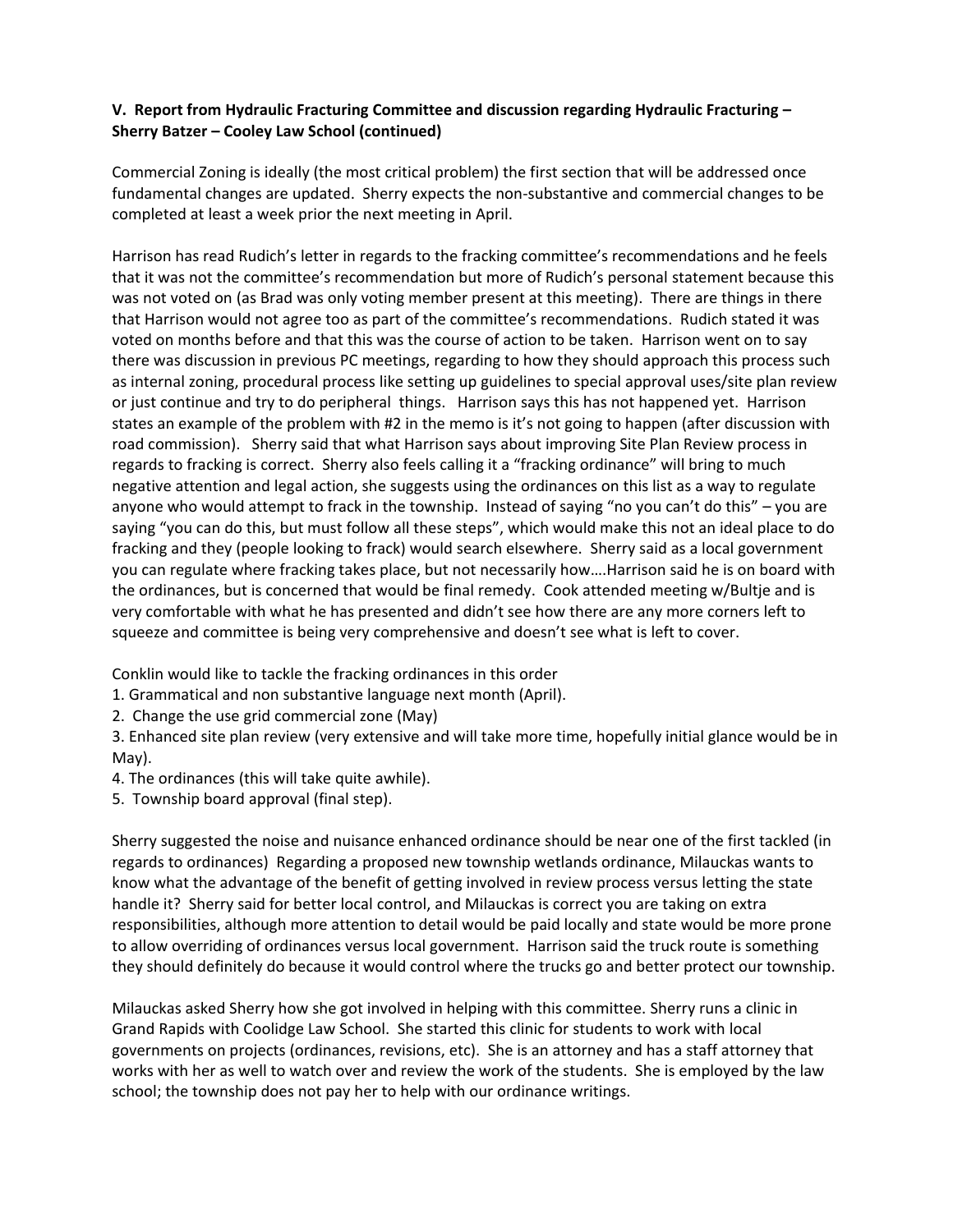# **V. Report from Hydraulic Fracturing Committee and discussion regarding Hydraulic Fracturing – Sherry Batzer – Cooley Law School (continued)**

Larry Dickie added that a lot of local officials are way behind on the fracking issues compared to where we are here in Saugatuck Township.

Rudich moved to add Cook to the fracking committee. Rowe second. Motion passes unanimously 7-0.

**VI. Examine request to add "Outdoor Sales and Services" to the C-3 Zone as a permitted use or a SAU.**  John Kramer w/Kramer services, a local landscape contractor based on out Ganges Township is requesting a permit for open air sales of landscape materials on a retail seasonal basis at the old Fleming oil property. They have also promised to clean up the property and remove the Marathon sign that currently exists on this property. They have an option to lease this property, 2 parcels, one is 5 acres is the 10 acres. One parcel is C-3 the other is industrial zone. Ellingsen said the point of them requesting this is because the use wasn't allowable in the past, so the PC would have to allow the permitted use of this land and a possible site plan review. The PC would just have to add in the grid and in the text (body of the ordinance) that this would be an allowable use. Conklin would like to know what this opens up if we allow this use (any negative?). They could also request a re-zone but that seems unlikely. Milauckas wanted to know if they could do contract zoning as this may be a case to use it. Ellingsen said they have not done those in the past. When there is an existing use it's easier to grant a permit, currently this property does not have an existing use. Harrison asked how much land will be used and will there be any buildings. They said no buildings, and no large equipment with the exception of one truck. They (Kramer) want this location due to the visibility and high traffic. They want to sell materials but mostly pick up jobs (landscaping) by using the location. They have done this in Holland for the last 11 years with no covered building and have done well. Harrison doesn't want to see a lot of building materials on the land. Kramer said they will have an attractive operation, which is what helps their retail sales successful. Harrison & Milauckas want to know how they can put conditions/criteria on this to protect ourselves. Milauckas also wants to know why we allow it in C1 & C2 but not C3. Ellingsen did not know what the logic was behind that. Harrison said we only have so much commercial space and what is listed are things that are compatible within the entire commercial district (like hotels, grocery stores, etc). They believe they will operate on this property as long as they can, if Fleming gets an offer on the property they expect they would be gone at that point. Milauckas asked their time frame, Kramer says they would like to do it ASAP (this year) and if they cannot do it this year they will do next year, they have a 3-year lease on the property. Rudich mentioned they will do extensive changes on the property. Conklin asked if anyone has any negative things this change will bring. If PC does decide to update this ordinance there will be a public hearing. Milauckas said we need to address this and handle it soon, Ellingsen noted that section 40-468(13) of our ordinance needs to be amended since the planning commission may not be able to grant special uses that are not specifically listed as special uses. Rowe asked Ellingsen opinion – he said C-3 zones is generally for big box stores and he cannot really see it being an issue as its allowable in C-1 and C-2. Milauckas thinks we should get Mark Sisson in on this one. Ellingsen said he spoke with Sission and this is the course they have decided (to ask PC to consider special use on C-3 zone)

Conklin said she will get more information and answers and the PC may or may not be able to get something done in the next couple meetings. It was suggested to Kramer to put in application for a zoning text amendment. Milauckas would like something from Mark. Harrison suggested putting a copy of the lease in the application as well. This will be added as an agenda item most likely next month once Sisson gets Conklin the information she needs.

## *\*Five minute break called by Conklin*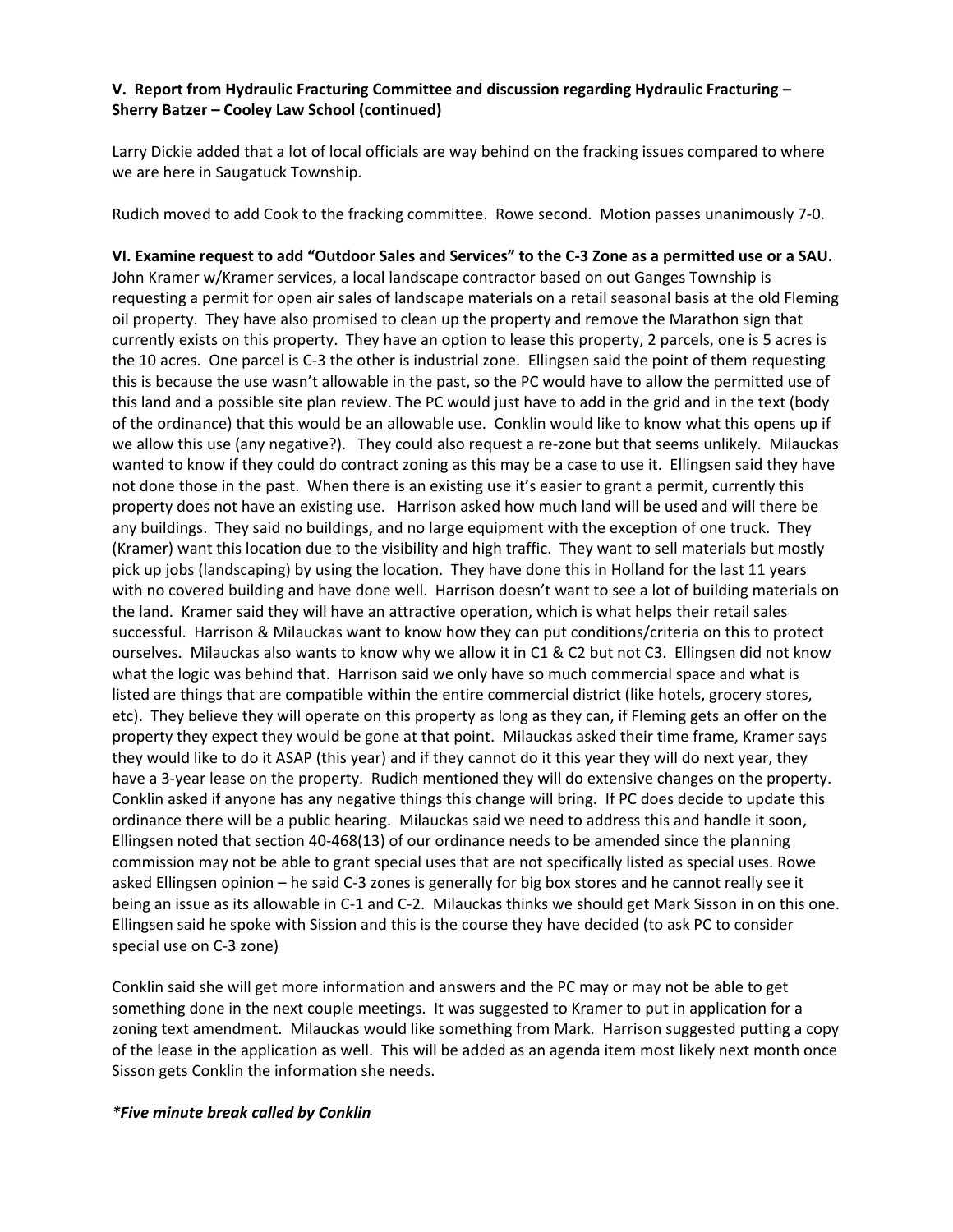# **VII. Review minutes of January 27, 2014, December 16, 2013, and October 21, 2013 meetings**

- i. October  $21<sup>st</sup>$  2013 meeting
	- Changes to section IV under Harrison's comments…..Updated "walking trail" to state Dugout Road. Removed "better handle" and put "more detail". Also added at end of paragraph "Harrison requested more information about alternatives, such as number of buildings and lower heights" Harrison moves to approves October 21, 2013 minutes as amended. Milauckas supports. Passes unanimously 7-0
- ii. December 16 2013
	- Removed "no" from section 5. And changed "agenda items" to "packet items" Rowe moves to approved December  $16^{th}$ , 2013 minutes as amended. Welk second. Passes unanimously 7-0
- iii. January 27, 2014
	- Cook requested to be listed as Cook in all areas, in roll call she was listed as Miller.
	- Milauckas requested to clarify that approved minutes are the only ones to be published, not drafts (even in the PC packet posted on website) Rowe moves to approve January 27, 2014 minutes as amended. Rudich second. Passes unanimously 7-0.

# **VIII. Continuation of discussion – Revert remaining R-4 area to R-3B and R-2, and potential amendments to the R-3B, Section 40-337 regarding Critical Dune areas.**

Ellingsen says this is very simple…. Does everyone agree the R-4 should go away? Rudich mentioned the Township board has made this recommendation and revert back to what it was before. Most if not all residents in this area have requested this action be taken as well (reverting R-4). Harrison said the R-4 was designed to prevent people from doing whatever they want on their property. Cook feels this is a relevant point, how much land is really left in the R-4 and who is on it (Ellingsen says less than 12 acres). Rowe wants to point out that the people who Ellingsen refers to in this district are constantly coming to ZBA to use their property because they are in this restricted district that wasn't designed to control those properties, it has no purpose on those properties.

There was some debate within the Planning Commission as to whether or not the Township Board can change ordinances or zoning without planning commission participation. Welk stated that the Township are elected officials and can change any ordinance they choose to. Harrison & Milauckas disagreed, and that the change has to go thru the Planning Commission. Rowe agreed that the Board has all the authority. Milauckas says here is the question: does the state law require that a zoning ordinance FIRST go thru the Planning Commission before it goes to the board, or can the board surpass them and decide they want to change the zoning ordinance within the community without involving the Planning Commission being involved. Milauckas is not sure that the answer is yes. Harrison sees a fundamental misunderstanding of how the process works. He does not feel the board has the absolute authority the Planning Commission has the right to do the zoning and administrative part of the process. Conklin said she will find out this answer.

Milauckas moves the Planning Commission set for public hearing at the next meeting that the R-4 zoning district be reverted back to the previous zoning that was in existence prior to the establishment of the R-4 district. Rowe second. Passes unanimously 7-0.